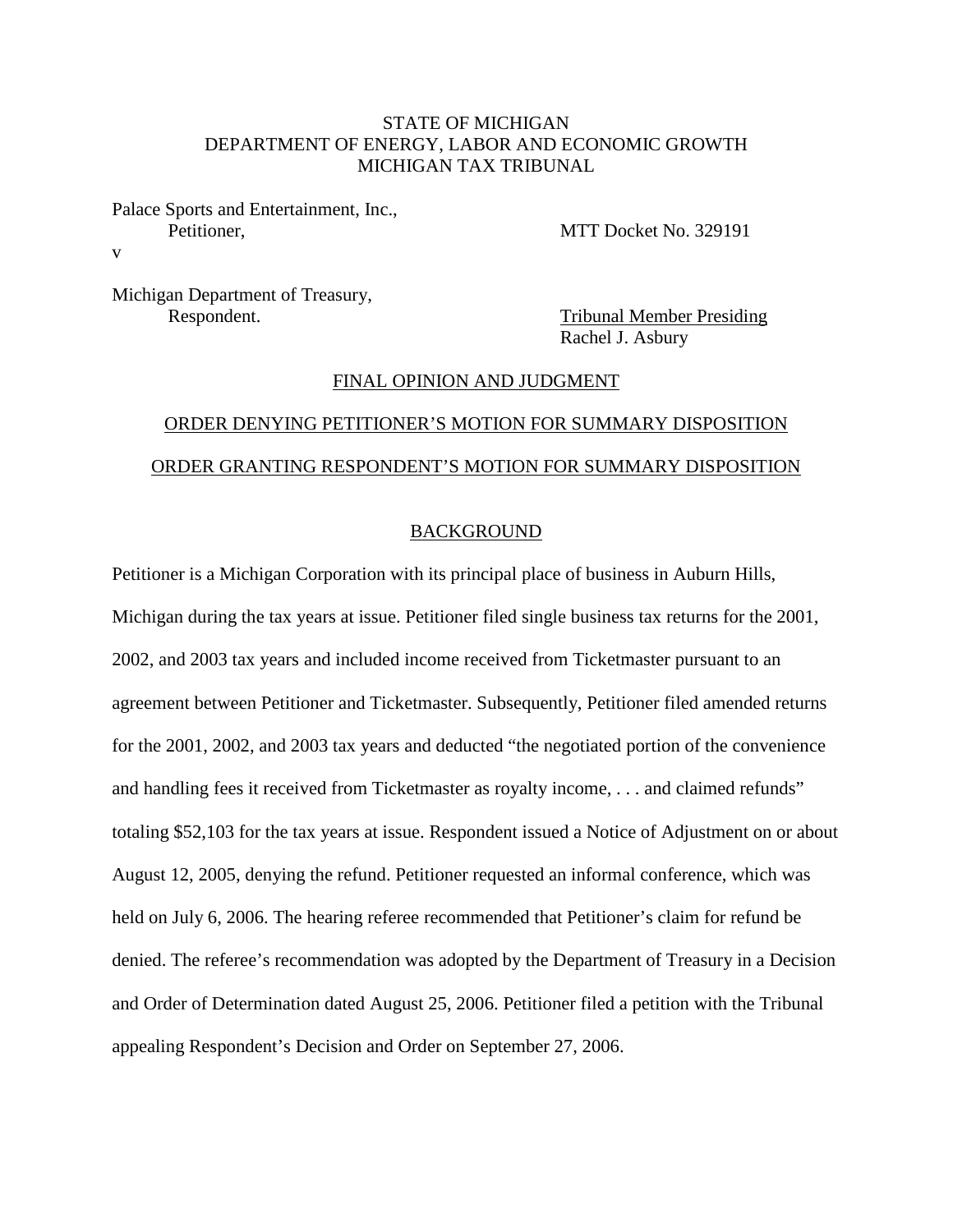MTT Docket No. 329191 Final Opinion and Judgment, page 2 of 19

On June 15, 2007, Petitioner filed a trial brief. Respondent filed a motion for summary disposition on June 15, 2007, and request for oral argument. Petitioner filed an answer to Respondent's motion for summary disposition, a cross motion for summary disposition, and request for oral argument on June 29, 2007. On July 7, 2007, Respondent filed a response to Petitioner's trial brief and motion for summary disposition. Oral argument was held on August 13, 2007. Petitioner was represented by Charles T. Wright, Senior Manager, Deloitte Tax LLP. Respondent was represented by Timothy J. Haynes, Assistant Attorney General.

### INTRODUCTION

Petitioner is in the entertainment industry and operates an entertainment venue in Auburn Hills, Michigan. Petitioner entered into agreements with Ticketmaster, an international ticket sales facilitator, for the tax years at issue, giving Ticketmaster the exclusive right to sell off-site admissions to events at the Auburn Hills venue. Petitioner retained the right to sell tickets at its on-site box office.

#### PETITIONER'S CONTENTIONS

Petitioner contends that the payments made to Petitioner, required by the agreements entered into by Petitioner and Ticketmaster for the sale of tickets for events held in Petitioner's venues, are royalties paid by Ticketmaster to Petitioner and thus deductable from Petitioner's tax base for single business tax purposes. [1](#page-1-0) Petitioner argues that, although the single business tax act does not define royalties, the payments herein involved meet the general definition of and standard for consideration as royalties, and are not a type of payment precluded by the courts from treatment as royalties. Petitioner further argues that the language in the agreements between Petitioner and Ticketmaster that labels the portion of the convenience charges and handling fees Ticketmaster is required to pay Petitioner as "royalties," requires Respondent to treat the payments as royalties

<span id="page-1-0"></span><sup>1</sup> MCL 208.9(7)(c)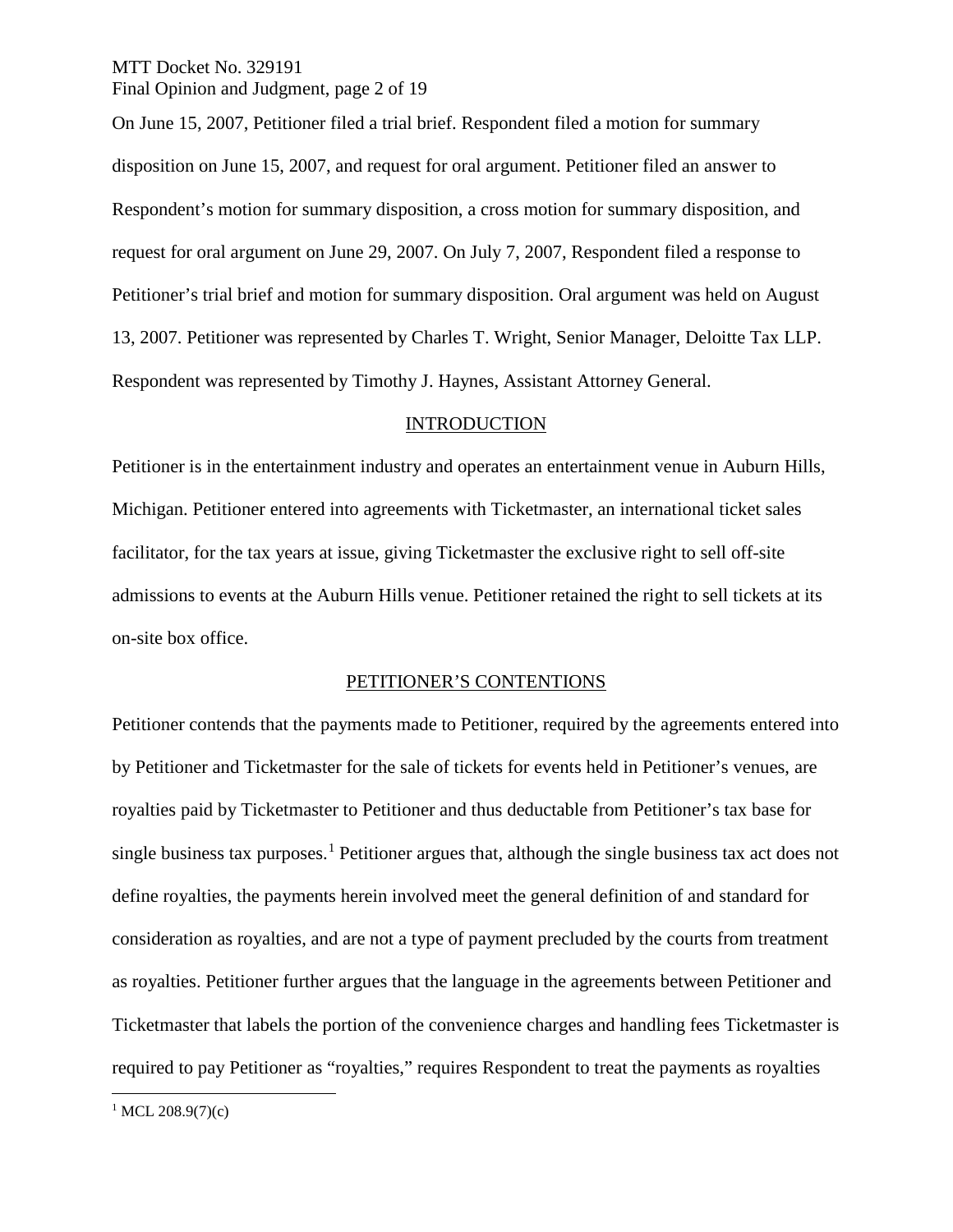# MTT Docket No. 329191 Final Opinion and Judgment, page 3 of 19

for tax purposes. Petitioner cites the Supreme Court's language in *Frank Lyon Co v United States,* 435 US 561; 98 S Ct 1291 (1978) in support of its argument that absent a clear definition in the statute, the language of the contract controls:

Where, as here, there is a genuine multiple-party transaction with economic substance which is compelled or encouraged by business or regulatory realities, is imbued with tax-independent considerations, and is not shaped solely by tax avoidance features that have meaningless labels attached, the Government should honor the allocation of rights and duties effectuated by the parties.

Petitioner argued that based on *Frank Lyon Co,* the use of the label "royalties" in the agreement to describe certain payments to be made by Ticketmaster to Petitioner in this case is controlling. In further support of that position, Petitioner cited *V & J Foods of Michigan, Inc v Department of Treasury*, MTT Docket No. 295871, (2004), aff'd by Michigan Court of Appeals (2006) (unpublished opinion). *V & J Foods of Michigan, Inc* involved a franchise agreement between V & J Foods, Inc. and Burger King Corporation ("BKC") that required payment of a 3.5% "royalty" payment from the franchisee to the franchisor, BKC, for use of BKC's "marks and systems."<sup>[2](#page-2-0)</sup> The Tribunal determined, and the Michigan Court of Appeals affirmed, that the contract should control where the term royalty was used to describe the payments made in exchange for use of BKC's name, logos, and systems.

Petitioner argued that, based on the above cases, and the fact that there is no ambiguity in the terms of the contract, the Tribunal should not look past the terms of the contract to determine that the payments in the instant case are royalties.

Notwithstanding the above argument, Petitioner also contends that the payments in the agreement are of a type that fall within the definition of a royalty, defined by the Michigan

<span id="page-2-0"></span> <sup>2</sup> Petitioner's Trial Brief, page 10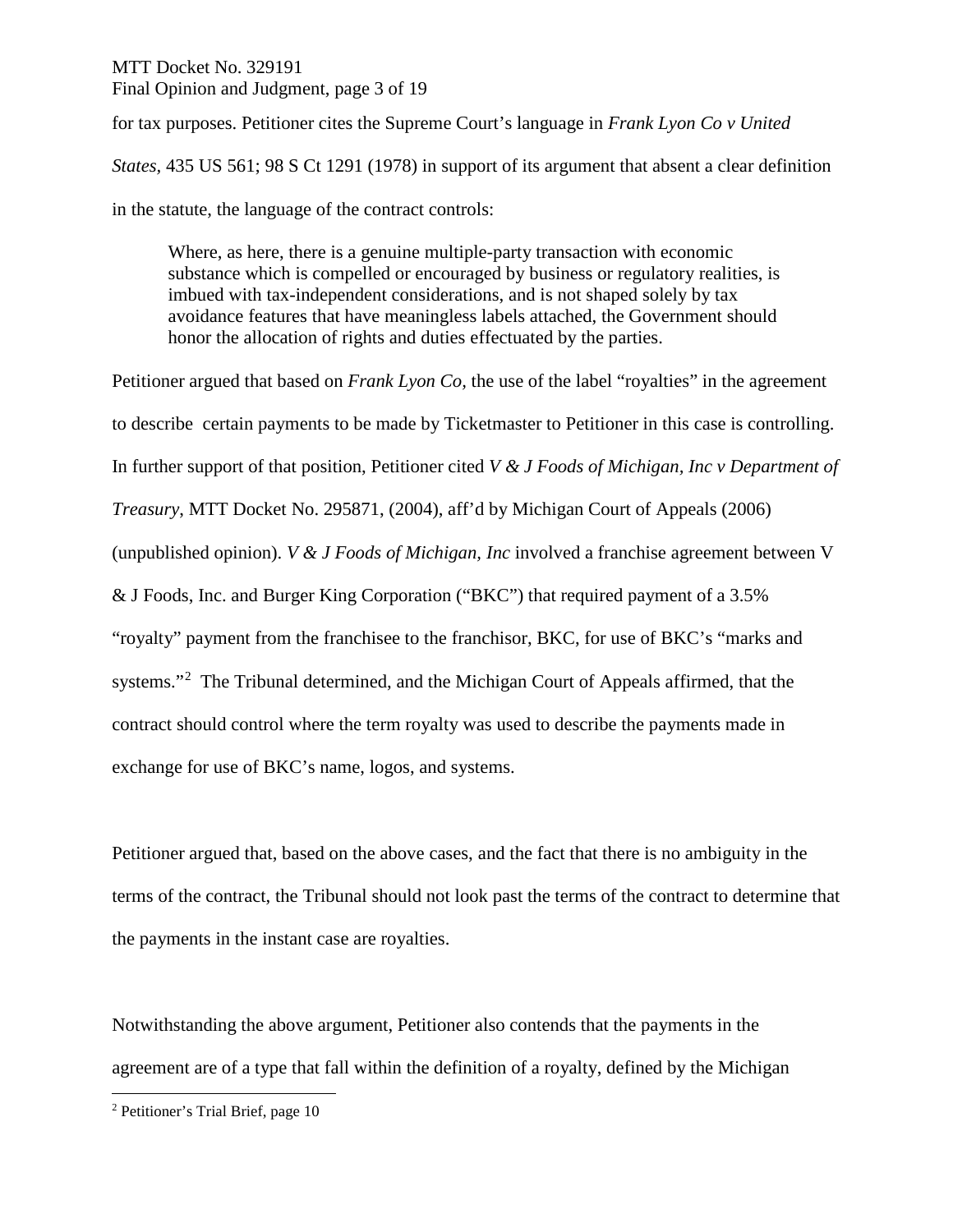# MTT Docket No. 329191 Final Opinion and Judgment, page 4 of 19

# Supreme Court in *Mobil Oil Corporation v Department of Treasury*, 422 Mich 473; 373 NW2d

730 (1985) as:

compensation or portion of the proceeds paid to the owner of a right, as a patent or oil or mineral right, for the use of it . . . an agreed portion of the income from a work paid to its author, composer, etc. usually a percentage of the retail price of each copy sold . . . a royal right, as over minerals, granted by a sovereign to a person or corporation . . . the payment made for such a right.<sup>[3](#page-3-0)</sup>

Based upon this definition, Petitioner argued that a royalty is simply a payment made to the "owner of a right."[4](#page-3-1) Petitioner asserted that the definition used by the Court did not require that the right be associated with copyright or patent but merely uses these rights as examples. Petitioner asserted that the agreement between Petitioner and Ticketmaster gives Ticketmaster the "*exclusive right* to sell all tickets for all Attractions"[5](#page-3-2) (emphasis in original) and that Ticketmaster is paying Petitioner "a royalty for the exclusive right to sell Petitioner's tickets."[6](#page-3-3) Petitioner asserts that the fact that Ticketmaster is paying for this right is evidenced by the fact that Petitioner reserves the right to sell tickets from its own facilities box office, without charging purchasers convenience or handling fees, the additional fees generate income in Ticketmaster's business and "pay a royalty to Petitioner for the exclusive right to sell its tickets." Petitioner contends that this arrangement results in a "licensing agreement"[7](#page-3-4) between Petitioner and Ticketmaster and that Respondent "has no legal right to re-characterize the royalties received by Petitioner under the contract merely because royalties may be subtracted from the Petitioner's SBT base."<sup>[8](#page-3-5)</sup>

<span id="page-3-0"></span><sup>&</sup>lt;sup>3</sup> The Random House Dictionary (rev ed), page 1150.

<span id="page-3-1"></span><sup>4</sup> Petitioner's Trial Brief, page 13

<span id="page-3-2"></span><sup>5</sup> Petitioner's Trial Brief, page 10

<span id="page-3-3"></span><sup>6</sup> Petitioner's Trial Brief, page 11

<span id="page-3-4"></span><sup>7</sup> Petitioner's Trial Brief, page 11

<span id="page-3-5"></span><sup>8</sup> Petitioner's Trial Brief, page 11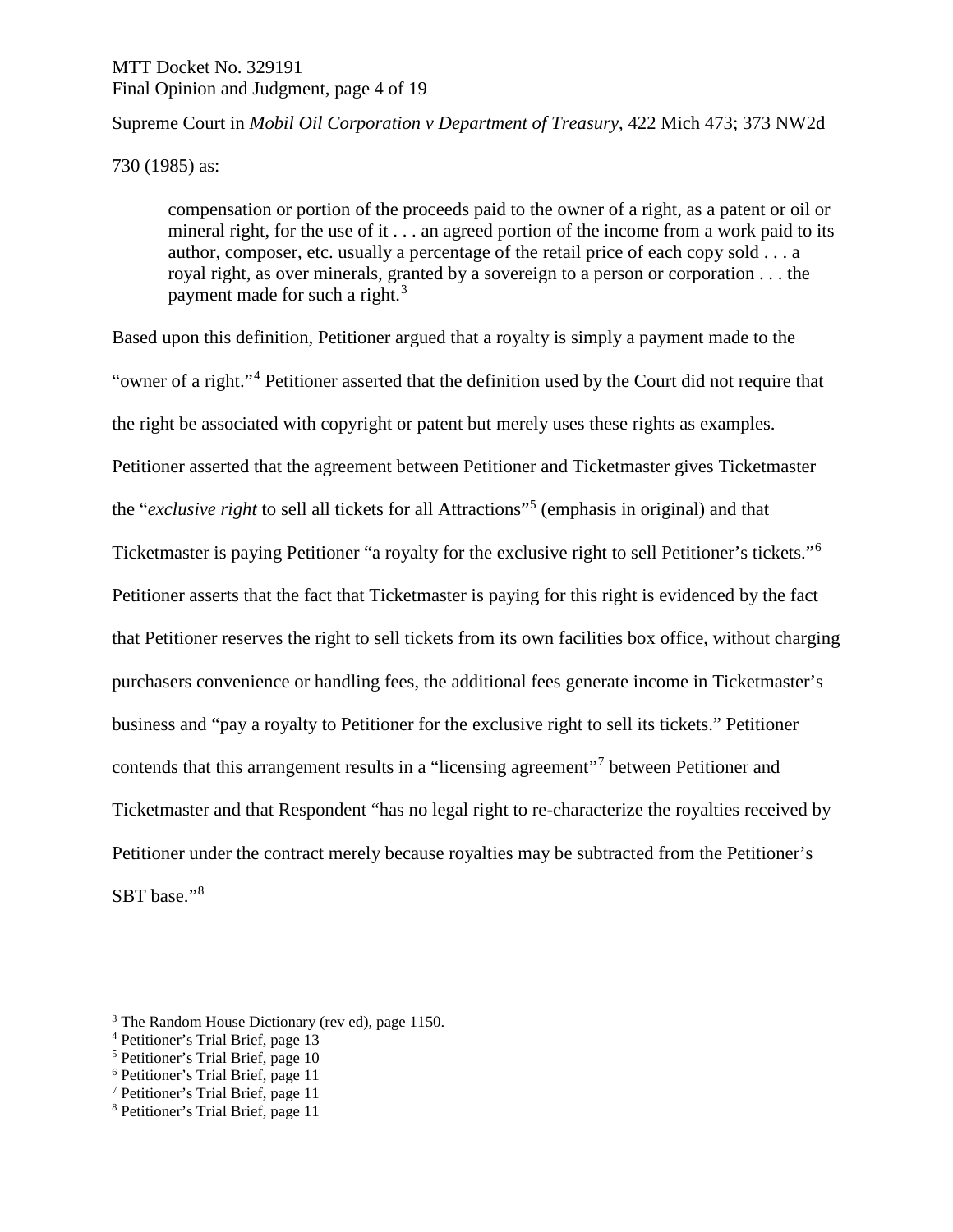## MTT Docket No. 329191 Final Opinion and Judgment, page 5 of 19

In further support of its position, Petitioner cited a series of cases in which payments made were determined to be royalties. In *Detroit Lions, Inc v Department of Treasury,* 157 Mich App 207; 403 NW2d 812 (1986), the NFL entered into agreements with television networks giving the networks the right to broadcast post-season games. The NFL received payments from the networks which it distributed to League teams. Court determined that although the transaction involved "contained various elements that resembled a sale, . . . the transactions were more akin to a licensing arrangement, which made the resulting proceeds more characteristic of royalty payments."[9](#page-4-0) Petitioner relies on the Court's holding that "the existence of a copyright or patent is not crucial" <sup>[10](#page-4-1)</sup> to a finding that such a payment is a royalty, "[r]ather the nature of the transaction, . . . must justify the conclusion that a royalty is involved even in the absence of a copyright."[11](#page-4-2) Petitioner argued that the existence of an intangible such as a copyright or patent, "is not a mandatory prerequisite for a finding that a payment constitutes a 'royalty' for SBT purposes."<sup>[12](#page-4-3)</sup>

Petitioner asserts that the definition of royalty in *Columbia Associates, LP v Department of Treasury,* 250 Mich App 656; 649 NW2d 760 (2002), applies to its situation. Petitioner contends that the Michigan Court of Appeals held that a royalty is " $(1)$ ... a payment,  $(2)$  in the form of either the product itself or proceeds from the sale of the product, and (3) made in consideration for the use of that property."[13](#page-4-4) Petitioner asserts that although the Court highlighted the fact that the fees were payments made for the use of copyrighted material, that fact was not the basis of the court's decision but only "strengthened the argument for considering these payments

<span id="page-4-0"></span> <sup>9</sup> Petitioner's Trial Brief, page 14

<span id="page-4-1"></span><sup>10</sup> *Detroit Lions Inc v Department of Treasury*, 157 Mich App 207 at 218-19

<span id="page-4-2"></span><sup>11</sup> *Id* at 218-219

<span id="page-4-3"></span><sup>&</sup>lt;sup>12</sup> Petitioner's Trial Brief, page 15

<span id="page-4-4"></span><sup>&</sup>lt;sup>13</sup> Petitioner's Trial Brief, page 16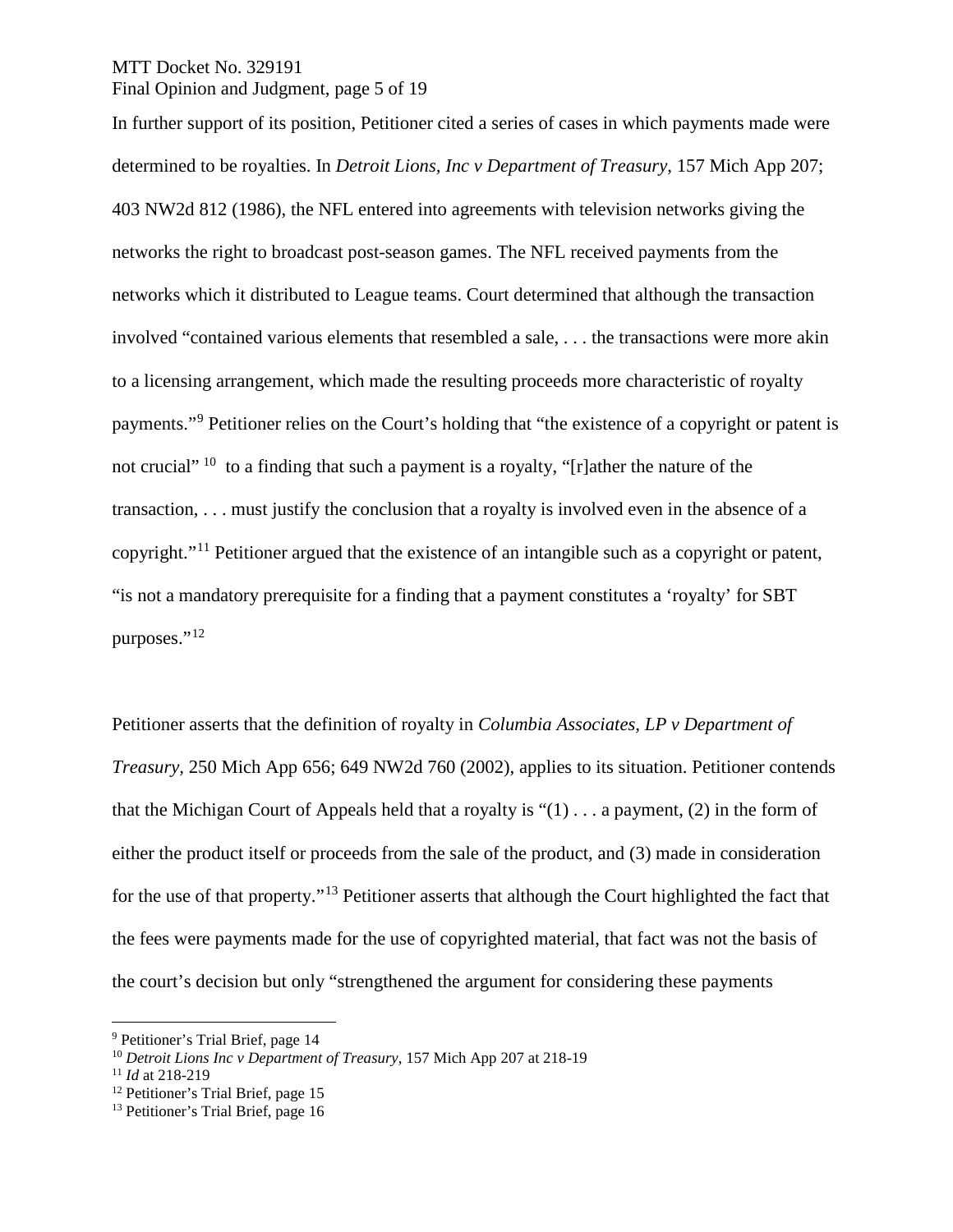MTT Docket No. 329191 Final Opinion and Judgment, page 6 of 19

'royalties.'"[14](#page-5-0) Petitioner asserts that, applying the "key characteristics of 'royalties' developed in *Columbia Associates, LP*,"<sup>[15](#page-5-1)</sup> the portion of the convenience and handling fees would clearly be considered royalties as they are a payment in the form of proceeds from the sale of a product "(i.e., proceeds from the sale of tickets), (3) made in consideration for the use of the property (in this case intangible property, the exclusive right to sell Petitioner's tickets)."[16](#page-5-2)

Petitioner argues that Respondent's conclusion that the convenience charges and handling fees are commissions is unsupported and contends that "the Department seems to erroneously believe that Petitioner charges convenience fees, handling fees, and inside charges to every customer and requires Ticketmaster to collect these fees and retain a portion as commission."[17](#page-5-3) Petitioner argues that Ticketmaster uses these "operating proceeds to pay royalties to Petitioner as well as other operating expenses."[18](#page-5-4)

#### RESPONDENT'S CONTENTIONS

Respondent filed a motion for summary disposition asserting that, based upon the filings and joint stipulation of facts, there is no genuine issue of material fact and that the payments received by Petitioner from Ticketmaster are not royalties excludable from Petitioner's single business tax tax base.

Respondent agreed with Petitioner that, because royalties is not defined in the single business tax act, the Supreme Court in *Mobil Oil Corporation v Department of Treasury*, 422 Mich 473; 373 NW2d 730 (1985), looked to other sources for definitions of the term. In addition to using The

<span id="page-5-0"></span><sup>&</sup>lt;sup>14</sup> Petitioner's Trial Brief, page 17

<span id="page-5-1"></span><sup>&</sup>lt;sup>15</sup> Petitioner's Trial Brief, page 17

<span id="page-5-2"></span><sup>16</sup> Petitioner's Trial Brief, pages 17-18

<span id="page-5-3"></span><sup>&</sup>lt;sup>17</sup> Petitioner's Trial Brief, page 19

<span id="page-5-4"></span><sup>&</sup>lt;sup>18</sup> Petitioner's Trial Brief, page 19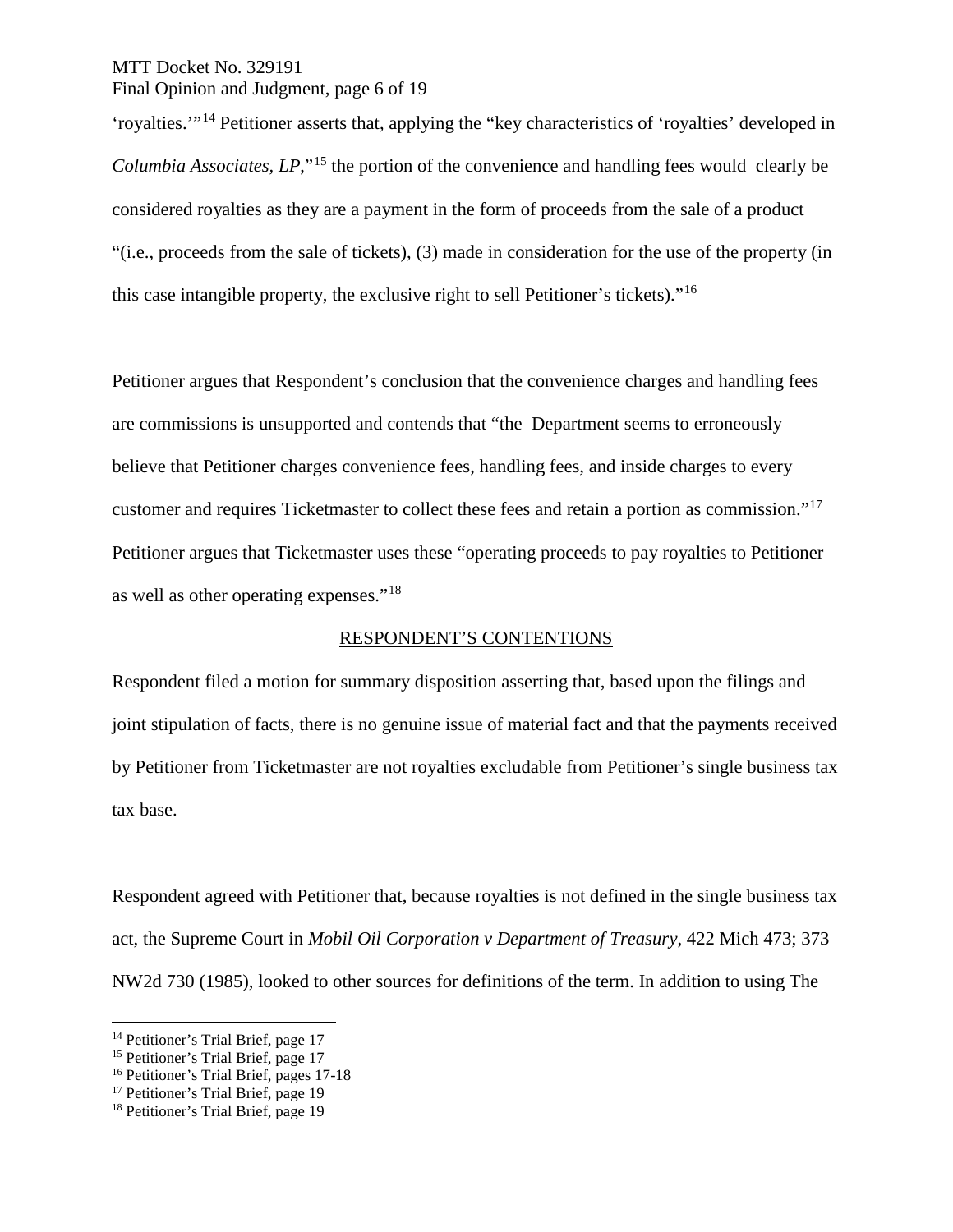# MTT Docket No. 329191 Final Opinion and Judgment, page 7 of 19

Random House College Dictionary<sup>[19](#page-6-0)</sup> definition, the Court looked to Black's Law Dictionary

which defined royalties as,

Compensation for the use of property, usually copyrighted material or natural resources, expressed as a percentage of receipts from using the property or as an account per unit produced. A payment which is made to an author or composer by an assignee, licensee or copyright holder in respect to each copy of his work which is sold, or to an inventor in respect of each article sold under the patent. Royalty is a share of product or profit reserved by owner for permitting another to use the property.  $\ldots$   $^{20}$  $^{20}$  $^{20}$ 

Respondent argued that the payments made by Ticketmaster to Petitioner "do not fall within the common understanding of the term royalties,"[21](#page-6-2) and that Petitioner did not grant Ticketmaster the right to use a copyright, trademark, or patent, and thus, there is no claim that the payments are related to mineral, gas, or oil transactions.

Respondent asserted that the Court in *Mobil Oil Corporation*, further stated that "[i]n light of this common understanding of 'royalties' as being a payment received by the transferor in patent, copyright, mineral and oil and gas transactions, it seems probable that the Legislature also used the term in this manner."[22](#page-6-3) Respondent contends that the courts applied these criteria when determining that royalties included payments made pursuant to a license to broadcast copyrighted television shows<sup>[23](#page-6-4)</sup> and network affiliation fees paid to satellite programming networks for use of copyrighted material.[24](#page-6-5)

<span id="page-6-0"></span><sup>&</sup>lt;sup>19</sup> See footnote 3<br><sup>20</sup> Black's Law Dictionary (5<sup>th</sup> ed), page 1195.

<span id="page-6-2"></span><span id="page-6-1"></span> $21$  Respondent's Brief in support of its Motion for Summary Disposition, page 6

<span id="page-6-3"></span><sup>22</sup> *Mobil Oil Corporation v Department of Treasury*, 422 Mich 473; 373 NW2d 730 (1985)

<span id="page-6-4"></span><sup>23</sup> *Field Enterprises v Department of Treasury*, 184 Mich App 151; 457 NW2d 113 (1990)

<span id="page-6-5"></span><sup>24</sup> *Columbia Associates LP v Department of Treasury,*250 Mich App 656; 649 NW2d 760 (2002)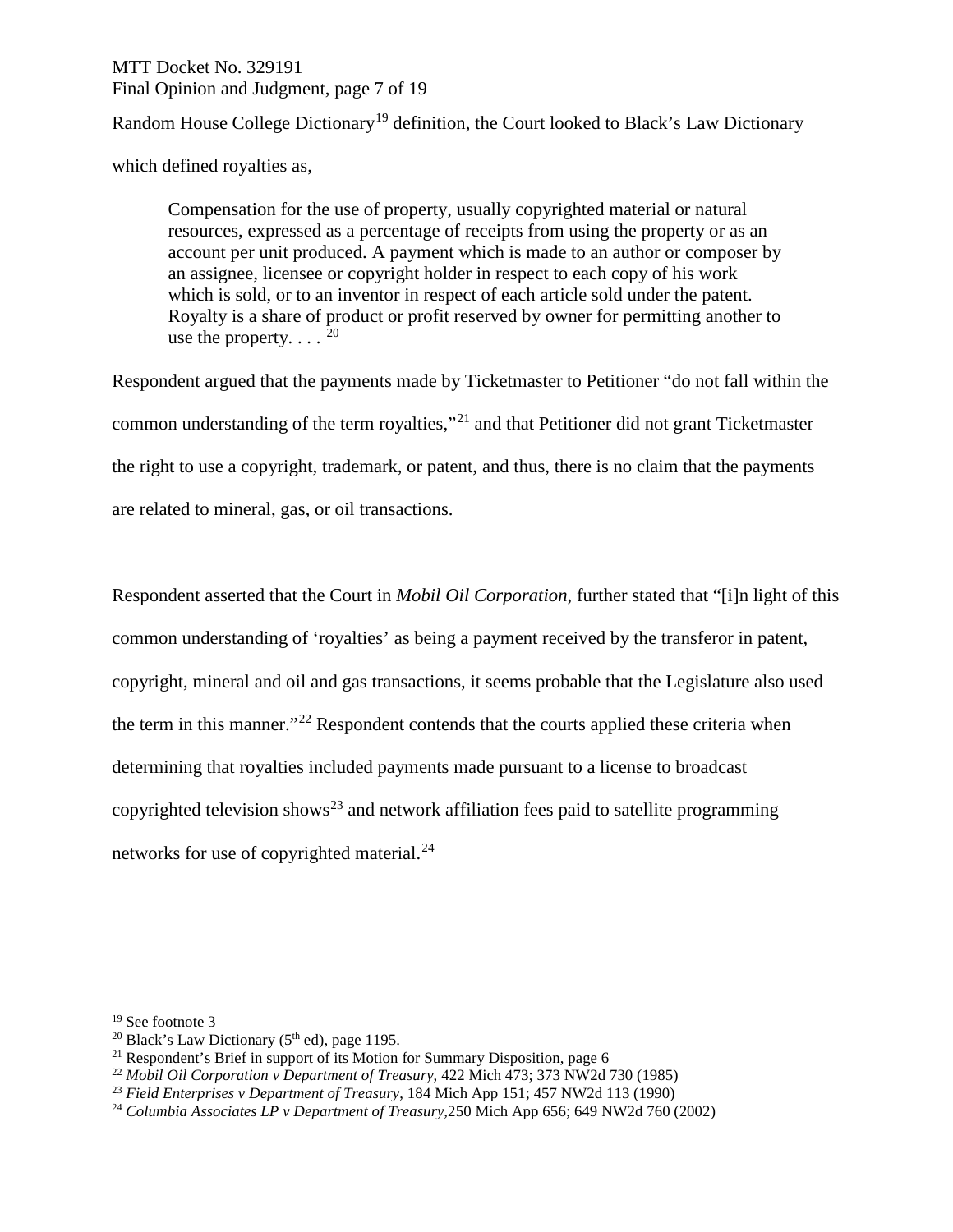## MTT Docket No. 329191 Final Opinion and Judgment, page 8 of 19

Respondent argued that during the years at issue, Petitioner entered into "agency contracts granting Ticketmaster the exclusive right to distribute as  $PSE's^{25}$  $PSE's^{25}$  $PSE's^{25}$  agent all tickets for events at PSE's facilities."<sup>[26](#page-7-1)</sup> Respondent asserted that Petitioner "did not grant Ticketmaster a copyright, or the right to use a copyright, trademark, patent, work of authorship, or intellectual property<sup>"[27](#page-7-2)</sup> and that the parties specifically agreed that "use of the other party's trademarks, service marks, and trade names worldwide in connection with the sales and distribution of tickets under the agreements would be royalty-free."[28](#page-7-3)

Respondent contended that these payment were part of the compensation package paid to Petitioner by Ticketmaster which was also required to pay a signing bonus, purchase suites at Petitioner's venues, provide an advertising allowance to Petitioner, and make charitable contributions to certain charities. Additionally, "acting as PSE's ticket agent, Ticketmaster agreed to provide PSE with all hardware, software, and ticket systems, supplies and training ... source coding . . .<sup>[29](#page-7-4)</sup> to allow ticket purchasers to search Petitioner's website before linking to Ticketmaster's to purchase tickets.

Respondent argued that the fact that the agreement refers "to the negotiated portion of the Customer Convenience Charges and Handling Fees . . as 'royalties' is not controlling"[30](#page-7-5) and that the substance of the transaction determines the tax treatment of the payments. Respondent asserted that, although there is some support for the principal that the rights and duties

<span id="page-7-0"></span> <sup>25</sup> Palace Sports and Entertainment

<span id="page-7-1"></span><sup>&</sup>lt;sup>26</sup> Respondent's Brief in support of its Motion for Summary Disposition, page 1

<span id="page-7-2"></span> $27$  Respondent's Brief in support of its Motion for Summary Disposition, page 1

<span id="page-7-3"></span><sup>&</sup>lt;sup>28</sup> Respondent's Brief in support of its Motion for Summary Disposition, page 1

<span id="page-7-4"></span> $29$  Respondent's Brief in support of its Motion for Summary Disposition, page 3

<span id="page-7-5"></span><sup>&</sup>lt;sup>30</sup> Respondent's Brief in support of its Motion for Summary Disposition, page 7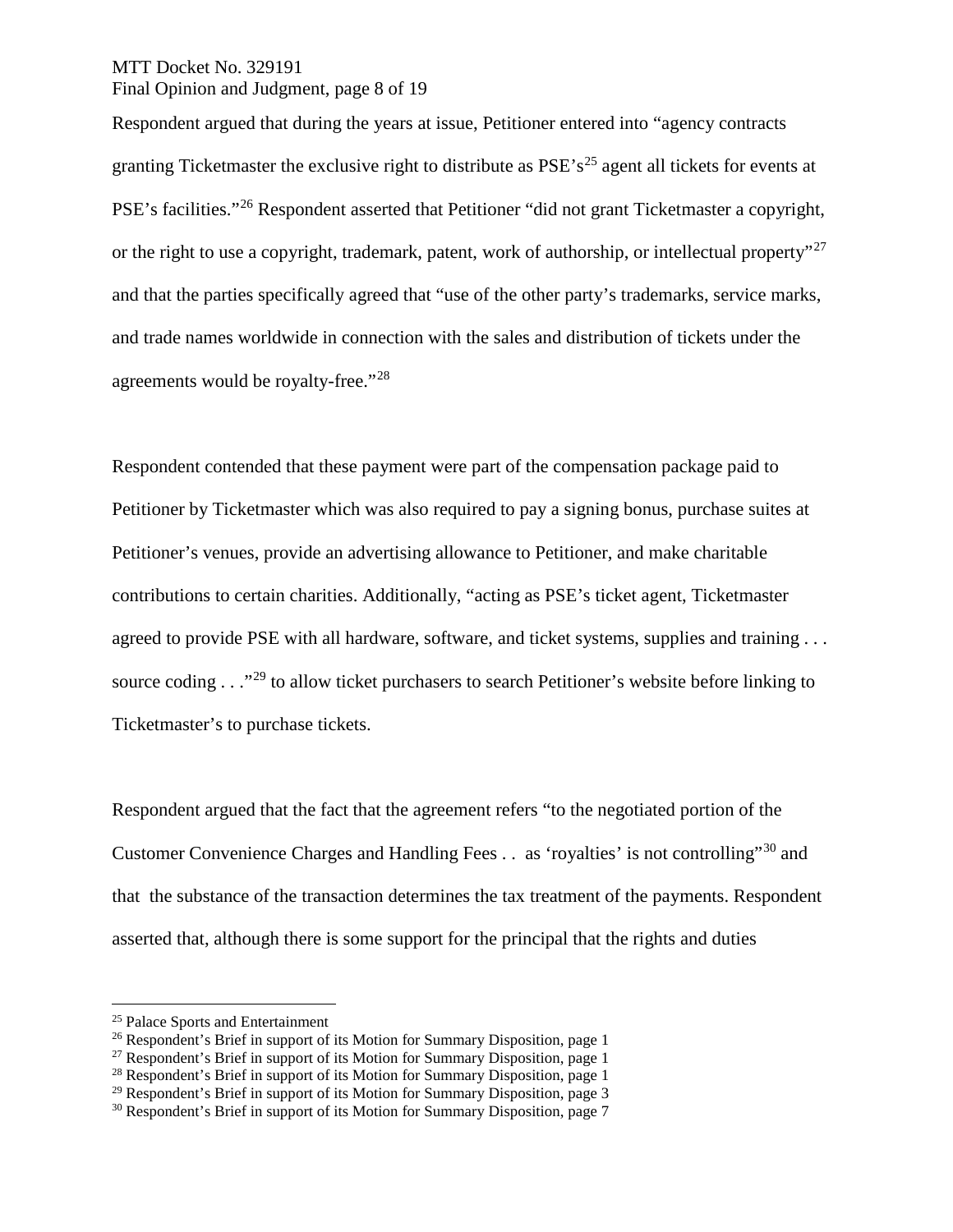MTT Docket No. 329191 Final Opinion and Judgment, page 9 of 19

enumerated by parties to an agreement should be honored, the Courts in *Connors & Mack Hamburgers, Inc v Department of Treasury*, 129 Mich App 627, 629-630; 341 NW2d 846 (1983), and *Mourad Brothers, Inc v Department of Treasury*, 171 Mich App 792, 799; 431 NW2d 98 (1988), held that this principle "does not apply absent a contractual agreement concerning the tax implications of any allocation"[31](#page-8-0) absent specific provision stating whether the franchisor or the franchisee will claim the franchise fee for single business tax purposes. In the agreements between Petitioner and Ticketmaster, there are no specific provisions regarding the single business tax treatment of the payments.  $32$ 

Respondent argued that, contrary to Petitioner's assertion, *Frank Lyon Company v United States,*  435 US 561; 98 S Ct 1291; 55 L E2d 550 (1978), is unpersuasive and not controlling. Respondent contends that in *Frank Lyon Company,* the Court dealt with "the doctrine of 'substance over form' that requires the court to recognize the economic realities of a transaction rather than the particular form the parties employed."<sup>[33](#page-8-2)</sup> In further distinguishing the cases, Respondent argued that *Frank Lyon Company* involved a "**multi-party transaction** with economic substance that is compelled or encouraged by business or regulatory realities, is imbued with tax-independent consideration . . . and is not shaped solely by tax-avoidance features that have meaningless labels attached."[34](#page-8-3) (Emphasis in original) Respondent states that this matter involves a "simple two-party (not multi-party) transaction.<sup>[35](#page-8-4)</sup>

<span id="page-8-0"></span><sup>&</sup>lt;sup>31</sup> Respondent's Response to Petitioner's Trial Brief page 1

<span id="page-8-1"></span><sup>&</sup>lt;sup>32</sup> Respondent's Brief in support of its Motion for Summary Disposition, page 1  $^{33}$  Respondent's Response to Petitioner's Trial Brief, page 2

<span id="page-8-2"></span>

<span id="page-8-3"></span><sup>&</sup>lt;sup>34</sup> Respondent's Response to Petitioner's Trial Brief, page 2

<span id="page-8-4"></span><sup>35</sup> Respondent's Response to Petitioner's Trial Brief, page 3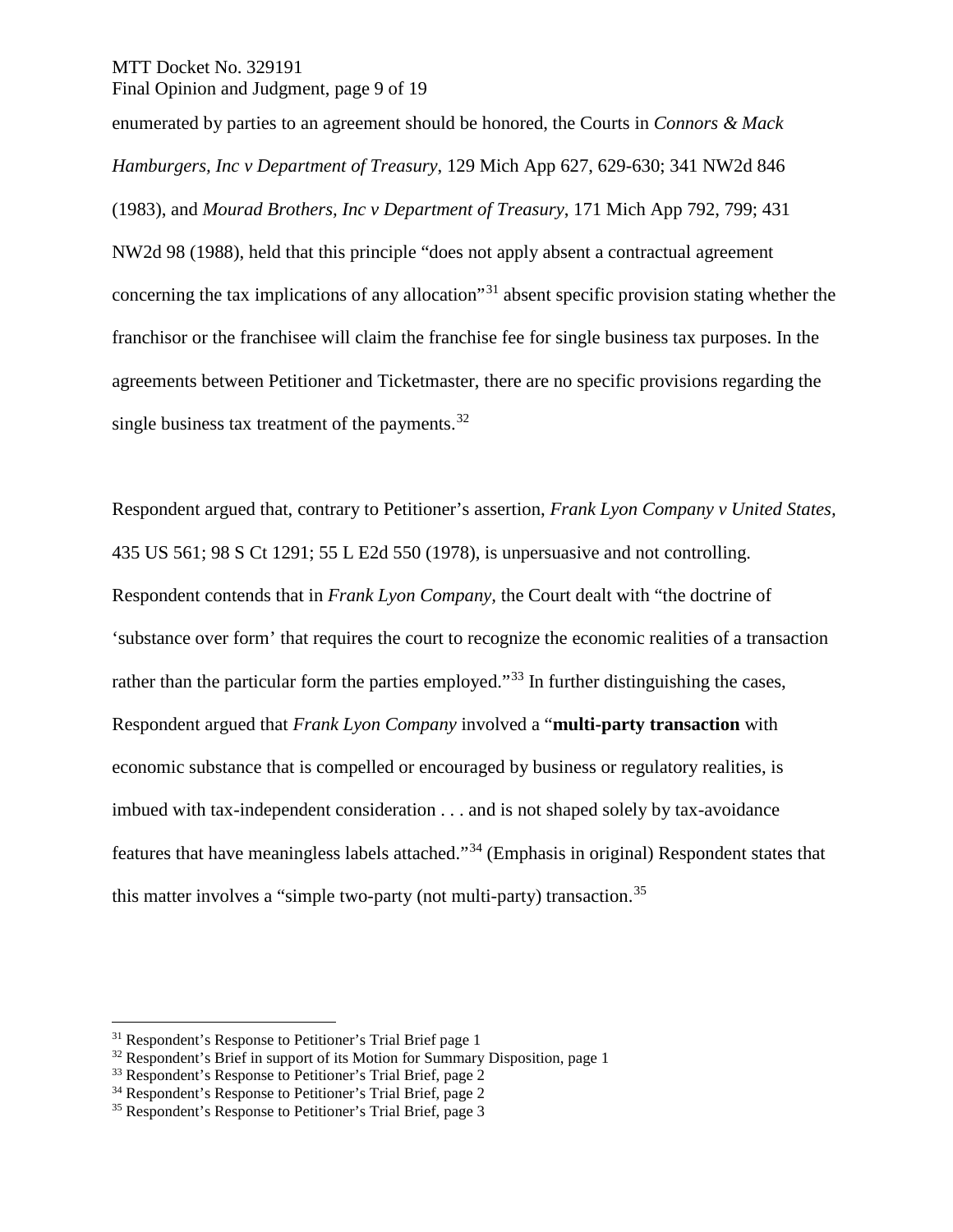## MTT Docket No. 329191 Final Opinion and Judgment, page 10 of 19

Respondent argued that, as *V & J Foods of Michigan v Department of Treasury,* unpublished opinion per curiam of the Court of Appeals issued May 23, 2006 (Docket No. 259460), is an unpublished opinion, it is non-binding and thus not controlling or precedential. Notwithstanding this, Respondent asserted that the facts in that case are clearly distinguishable as "there was no dispute the transaction [in *V & J Foods of Michigan*] involved payment of a true royalty for the use of the Burger King System and the Burger King Marks."[36](#page-9-0) The issue before the Court in that case was only what portion of the payments involved were to be allocated as royalties. Respondent argued that in the instant case, there is no agreed payment for use of a trademark, patent, or copyright material.

Respondent disagreed with Petitioner's position regarding the Court's holding in *Stratton-Cheeseman Management Co v Department of Treasury*, 159 Mich App 719; 407 NW2d 398 (1987). Respondent asserted that the Court's holding in that case was that "[i]t is the substance of a transaction rather than the terms applied by the parties which determines how to characterize the payment for tax purposes," which further supports Respondent's position.

In response to Petitioner's assertion that the courts have stated that royalty transactions have certain elements,  $37$  and that "the existence of a copyright or patent is not crucial"  $38$  to the determination that a payment is a royalty, Respondent notes that "[n]ot every payment made in consideration for the use of another's property is a royalty."[39](#page-9-3) Respondent contended that "PSE's argument that this is a royalty transaction because it is using PSE's property in the form of the

<span id="page-9-0"></span> <sup>36</sup> Respondent's Response to Petitioner's Trial Brief, page 4

<span id="page-9-1"></span><sup>&</sup>lt;sup>37</sup> See page three.

<span id="page-9-2"></span><sup>&</sup>lt;sup>38</sup> Respondent's Response to Petitioner's Trial Brief, page 7

<span id="page-9-3"></span><sup>39</sup> Respondent's Response to Petitioner's Trial Brief, page 8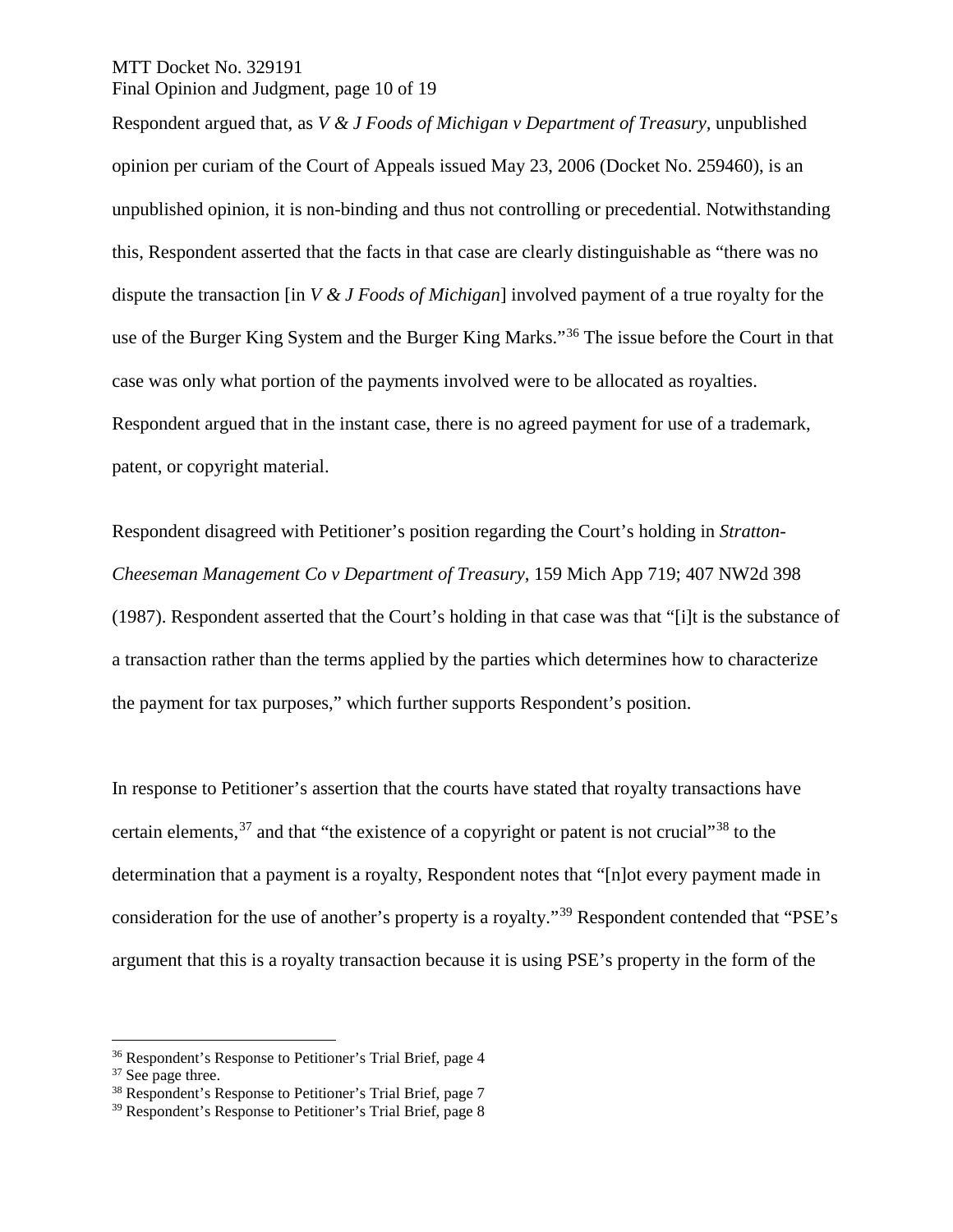## MTT Docket No. 329191 Final Opinion and Judgment, page 11 of 19

exclusive right to sell tickets would apply to an exclusive distributor's right to sell . . . for a manufacturer – a transaction typically involving a commission, but not a royalty.<sup> $40$ </sup>

Respondent contended that the agreement is ambiguous at best, and the economic reality of the transactions and contract are not consistent with royalty payments.

## FINDINGS OF FACT

Petitioner is a Michigan corporation with its principal place of business in Auburn Hills, Michigan. Petitioner operates sports and entertainment facilities including the Palace of Auburn Hills, Pine Knob (now DTE Energy Music Theatre), Meadowbrook Music Festival, and the St. Pete Times Forum. On June 30, 2000, Petitioner entered into an agreement with Ticketmaster granting Ticketmaster the exclusive right to distribute tickets to events held at Petitioner's facility. The parties entered into an amended and restated agreement on September 1, 2003. The sale of the tickets generated business income for Ticketmaster.

Ticketmaster sold tickets through retail ticket centers, telephone, IVR, computer, and the Internet. Petitioner reserved the right to sell tickets through its facilities' box offices. Ticketmaster charged purchasers the face value of tickets plus convenience charges, handling fees, and inside charges. Ticketmaster remitted to Petitioner a negotiated portion of the convenience charges and handling fees after deducting the Inside Charges. Ticketmaster retained the remaining portion of the convenience charges and handling fees. Purchasers who buy tickets at Petitioner's box offices do not pay the convenience charges and handling fees. The payments by Ticketmaster to Petitioner which were made pursuant to the agreements were enumerated under the heading "Royalties."

<span id="page-10-0"></span> <sup>40</sup> Respondent's Response to Petitioner's Trial Brief, page 8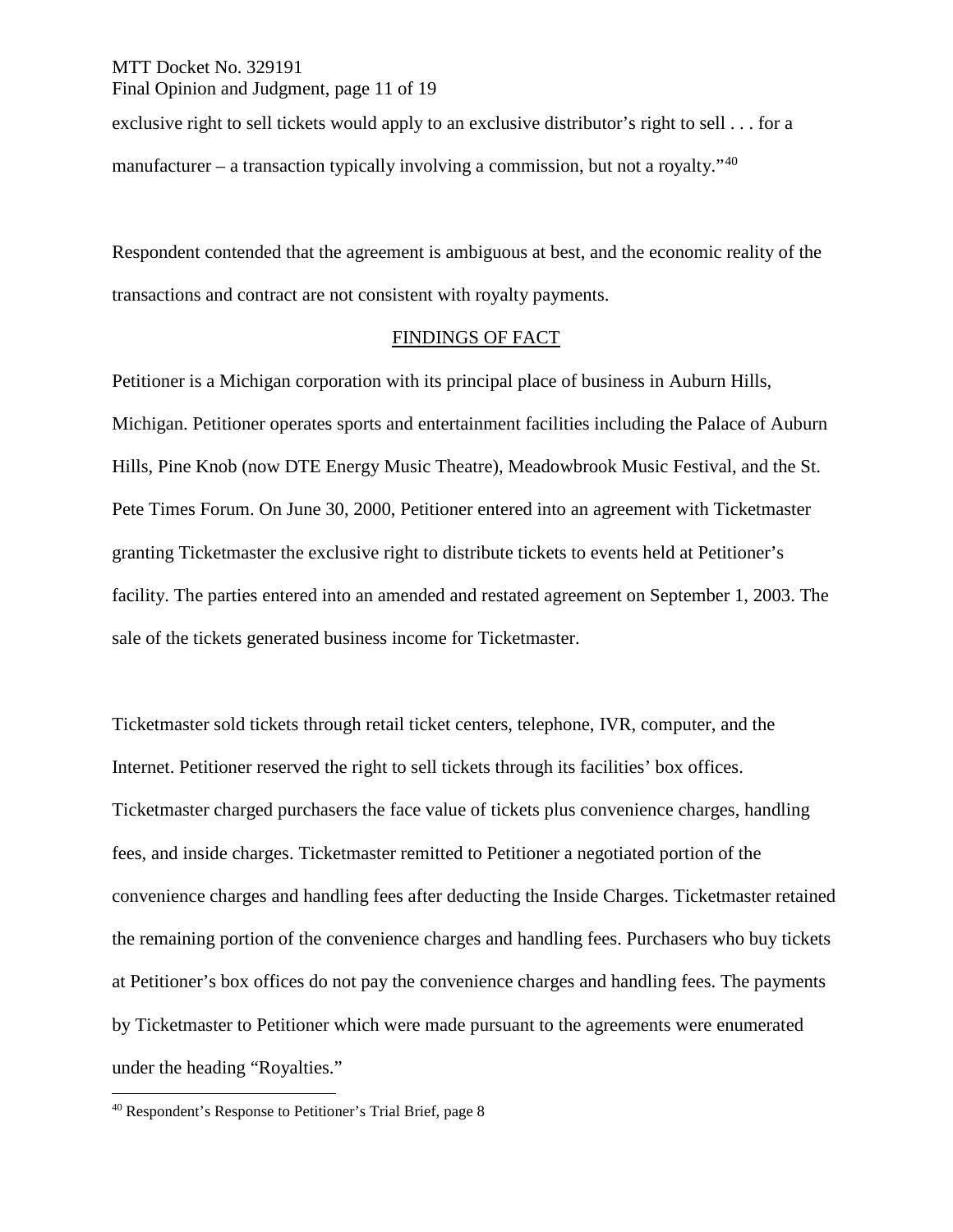Petitioner did not grant Ticketmaster the right to use any copyright, trademark, or patent, or original work of authorship. Petitioner did not provide Ticketmaster with any property, software, programs, or equipment for use in its ticketing service on behalf of Petitioner.

Petitioner included as income in its tax base the amounts represented by the negotiated portion of convenience charges and handling fees remitted from Ticketmaster pursuant to the agreements for the 2001, 2002, and 2003 tax years. Petitioner filed amended single business tax returns for those tax years on which it did not include the negotiated portion of convenience charges and handling fees remitted from Ticketmaster pursuant to the agreements and claimed a refund for overpaid taxes. Petitioner made no assertions, and offered no evidence or testimony, as to its treatment of those payments for federal tax purposes. Respondent denied Petitioner's refund claim.

# STANDARD OF REVIEW UNDER MCR 2.116(C)(10)

Under MCR 2.116(C)(10) a motion for summary disposition will be granted if the documentary evidence demonstrates that there is no genuine issue of material fact and the moving party is entitled to judgment as a matter of law. *Smith v Globe Life Insurance,* 460 Mich 446, 454-55; 597 NW2d 28 (1999). In *Quinto v Cross & Peters Co,* 451 Mich 358, 362-63; 547 NW2d 314 (1996), the Michigan Supreme Court set forth the following standards for reviewing motions for summary disposition brought under MCR  $2.116(C)(10)$ :

In reviewing a motion for summary disposition under MCR  $2.116(C)(10)$ , the trial court considers affidavits, pleadings, depositions, admissions and documentary evidence filed by the parties, MCR 2.116(G)(5), in the light most favorable to the party opposing the motion. A trial court may grant a motion for summary disposition under MCR  $2.116(C)(10)$  if affidavits or other documentary evidence show there is no genuine issue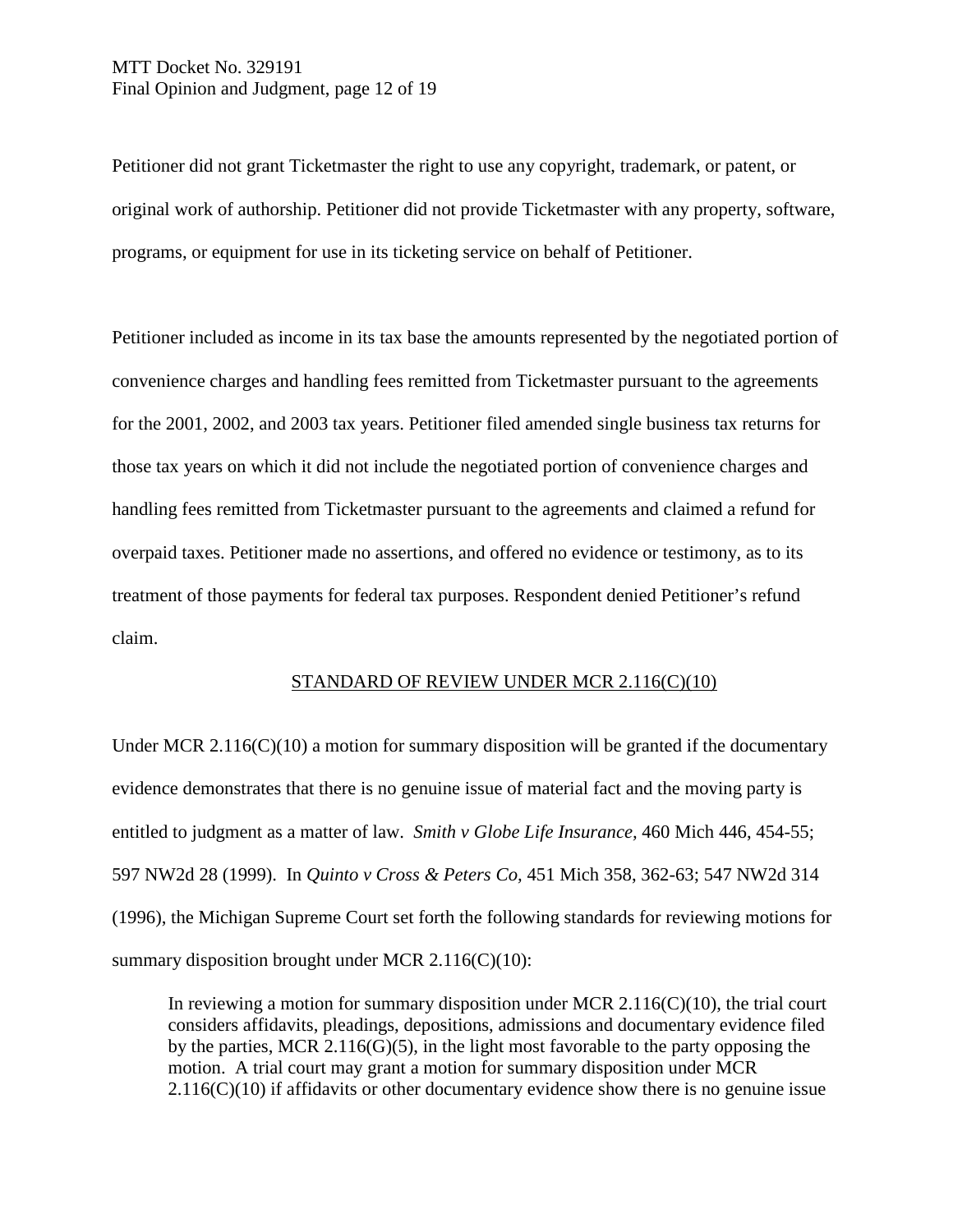### MTT Docket No. 329191 Final Opinion and Judgment, page 13 of 19

in respect to any material fact and the moving party is entitled to judgment as a matter of law. MCR 2.116(C)(10), (G)(4).

In presenting a motion for summary disposition, the moving party has the initial burden of supporting its motion by affidavits, depositions, admissions, or other documentary evidence. *Neubacher v Globe Furniture Rentals,* 205 Mich App 418, 420; 522 NW2d 335 (1994). The burden then shifts to the non moving party to establish that a genuine issue of disputed material fact remains unsettled. *Id.* When the burden of proof at trial on a dispositive issue rests on a nonmoving party, the nonmoving party may not rely on mere allegations or denials recited in pleadings, but must provide support beyond the pleadings to set forth specific facts showing that a genuine issue of material fact exists. *McCart v J Walter Thompson*, 437 Mich 109, 115; 469 NW2d 284 (1991). If the opposing party fails to present documentary evidence establishing the existence of a material factual dispute, the motion is property granted. *McCormic v Auto Club Ins Ass'n,* 202 Mich App 233, 237; 507 NW2d 741 (1992). In the event, however, it is determined an asserted claim can be supported by evidence at trial, a motion under subsection (C)(10) will be denied. *Arbelius v Poletti*, 188 Mich App 14, 18; 469 NW2d 436 (1991).

In the instant case, the parties have stipulated to all of the relevant facts. There is no genuine issue of material fact. The Tribunal has considered both Petitioner's and Respondent's Motions for Summary Disposition under the criteria for MCR 2.116(C)(10), and based on the stipulated facts and other documentary evidence filed with the Tribunal, determines that consideration of these motions is appropriate under MCR  $2.116(C)(10)$ .

#### CONCLUSIONS OF LAW

In general, the single business tax act imposes tax on the entity that consumes the capital. MCL 208.9(7)(4) provides for the deduction of all royalties "to the extent deducted in arriving at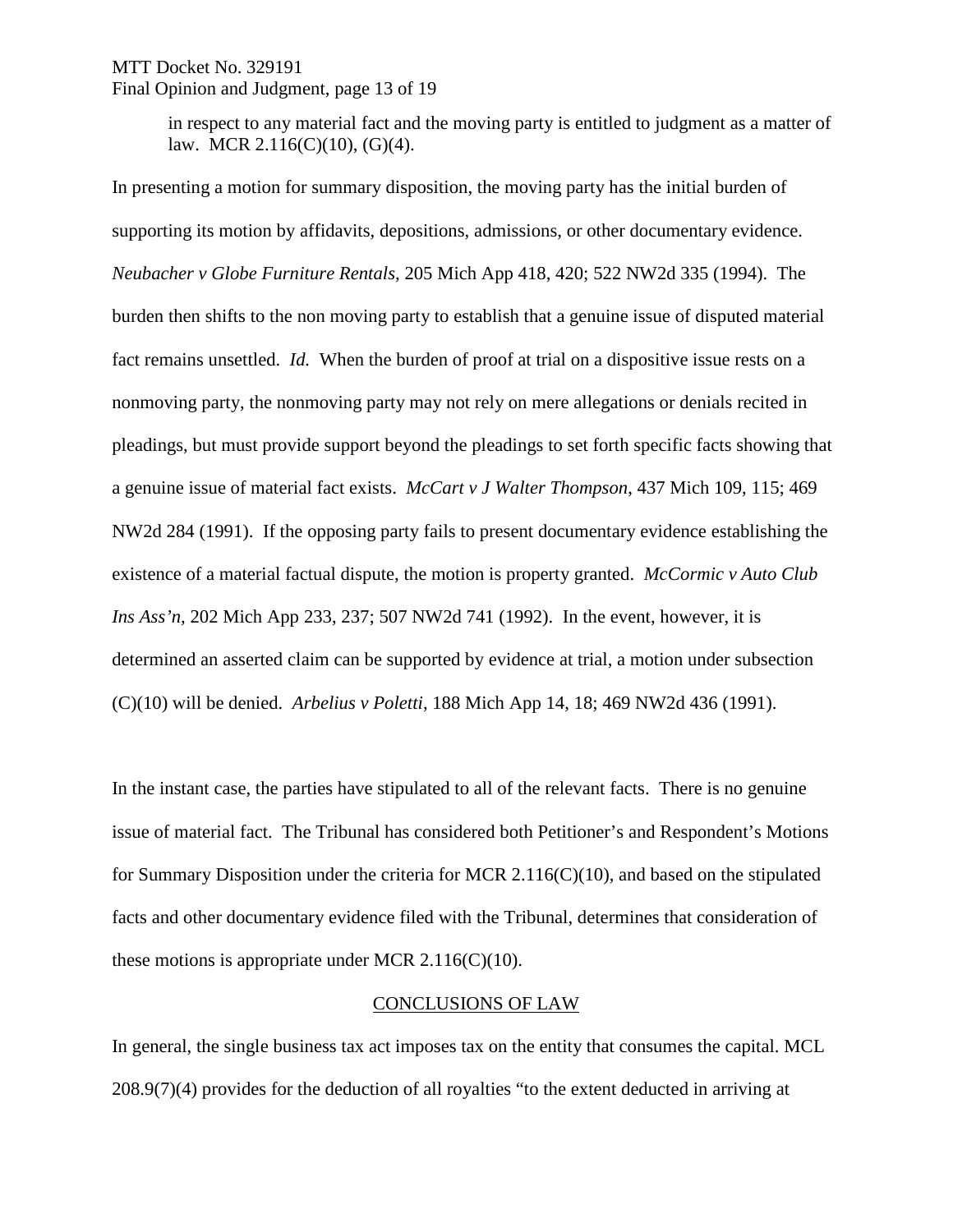MTT Docket No. 329191 Final Opinion and Judgment, page 14 of 19

federal taxable income." The firm making the royalty payments typically uses the rights acquired in its business activity. The firm that receives royalty income is not taxed on that income, but rather the royalties are part of the payor's tax base. *Mobil Oil Corporation*, at 477; also see *Town & Country Dodge, Inc v Department of Treasury*, 420 Mich 226, 235; 362 NW2d 618 (1984); *Detroit Lions, Inc v Department of Treasury*, 157 Mich App 207, 214; 403 NW2d 812 (1986); and *Field Enterprises v Department of Treasury*, 184 Mich App 151, 154; 457 NW2d 113 (1990), lv den 437 Mich 1020 (1991).

The SBT does not define, in general, the term royalty, although definitions and explanations are provided for certain specific types of royalties and franchise fees.<sup>[41](#page-13-0)</sup> The single business tax act does provide that "[a] term used in this act and not defined differently shall have the same meaning as when used in comparable context in the laws of the United States relating to federal income taxes in effect for the tax year unless a different meaning is clearly required."[42](#page-13-1)

The Michigan Supreme Court discussed the definition of royalties in the context of the single business tax act in several cases. In *Zenith Data Systems Corp and Health Co, Inc v Department of Treasury,* 218 Mich App 742; 555 NW2d 264 (1966), the Court of Appeals held that there was no definition of royalty in the federal tax law used in a directly comparable context to the single business tax act.[43](#page-13-2) *Mobil Oil Corp*, *supra* at 484; and *Town & Country Dodge*, *supra* at 239-240. The Supreme Court in *Mobil Oil Corp*, looked to extrinsic sources, including dictionaries, to help discern the meaning of term royalties as used in the single business tax act. Both parties have relied on the definitions found in *Mobil Oil Corp* in support of their positions. The

<span id="page-13-0"></span><sup>&</sup>lt;sup>41</sup> MCL 208.9(4)(g) and MCL 208.9(7)(c)

<span id="page-13-1"></span> $42$  MCL 208.2(2)

<span id="page-13-2"></span><sup>43</sup> See also *Mobil Oil, supra* at 484; and *Town & Country Dodge*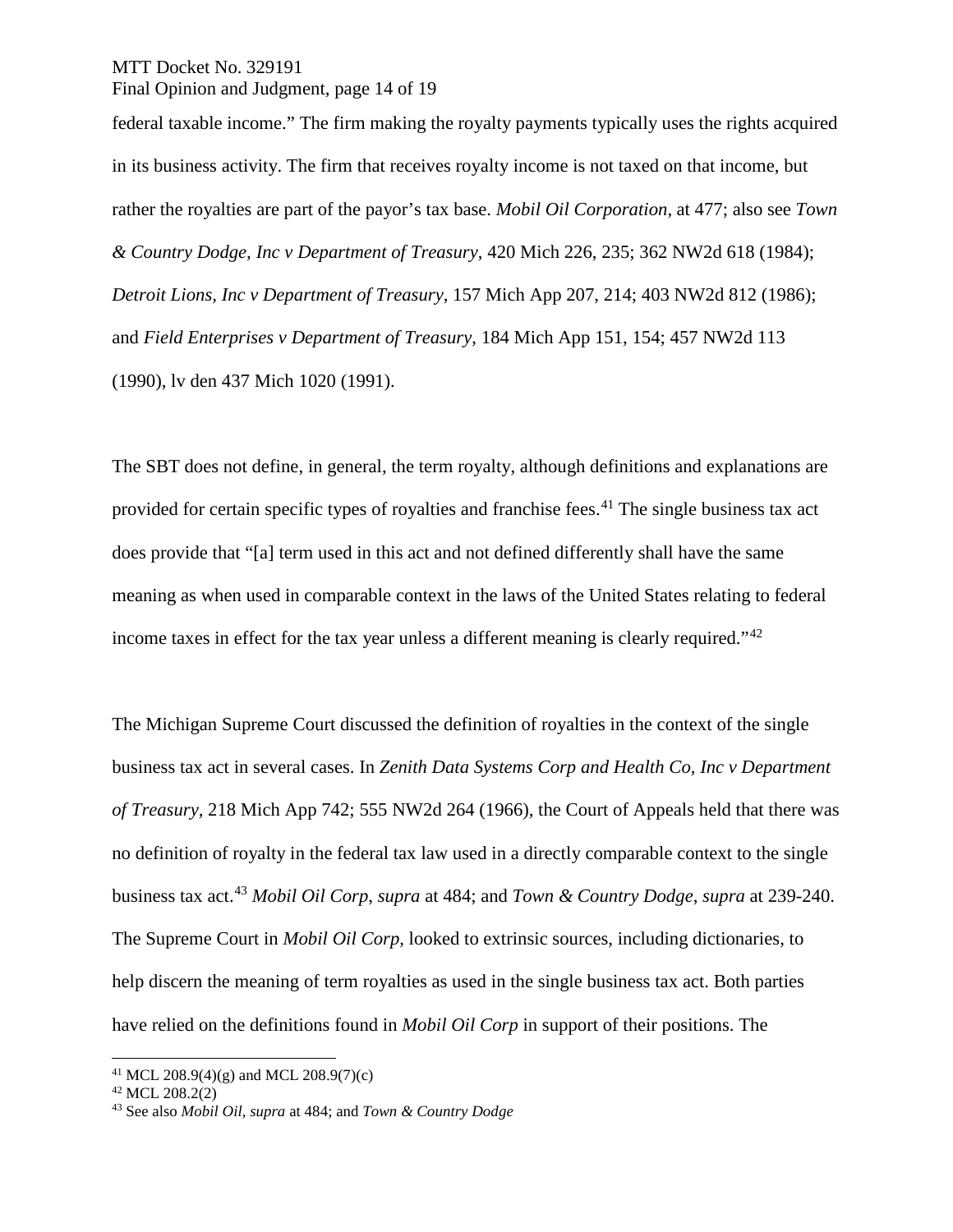# MTT Docket No. 329191 Final Opinion and Judgment, page 15 of 19

definition used by the Court in that case taken from *The Random House Dictionary* (rev ed), p

1150 was

compensation or portion of the proceeds paid to the owner of a right, as a patent or oil or mineral right, for the use of it . . . an agreed portion of the income from a work paid to its author, composer, etc. usually a percentage of the retail price of each copy sold . . . a royal right, as over minerals, granted by a sovereign to a person or corporation . . . the payment made for such a right.

The Court further relied on the following definition from *Black's Law Dictionary*,

Compensation for the use of property, usually copyrighted material or natural resources, expressed as a percentage of receipts from using the property or as an account per unit produced. A payment which is made to an author or composer by an assignee, licensee or copyright holder in respect to each copy of his work which is sold, or to an inventor in respect of each article sold under the patent. Royalty is a share of product or profit reserved by owner for permitting another to use the property.  $\ldots$   $^{44}$  $^{44}$  $^{44}$ 

It is uncontested that the compensation in this matter is not related to the existence of any copyright, patent, or oil or mineral right. It is uncontested that the compensation in this matter is not related to payment to an author or composer for sale of copies of his or her work nor is it related to compensation to an inventor in respect to each article sold under a patent.

Petitioner and Ticketmaster entered into agreements effective for the tax years at issue that allow Ticketmaster to sell tickets to Petitioner's events. Petitioner retained the rights to sell tickets at its box offices. Ticketmaster was the only other entity authorized to sell tickets. As part of the agreements, Ticketmaster was required to sell tickets to Petitioner's events at the same price Petitioner sold those tickets at its box office, but Ticketmaster was entitled to charge purchasers additional convenience charges, handling fees, and inside charges. Ticketmaster used all of its own equipment, programs, and processes for the sale of tickets. The negotiated portion of the

<span id="page-14-0"></span><sup>&</sup>lt;sup>44</sup> Black's Law Dictionary ( $5<sup>th</sup>$  ed), page 1195.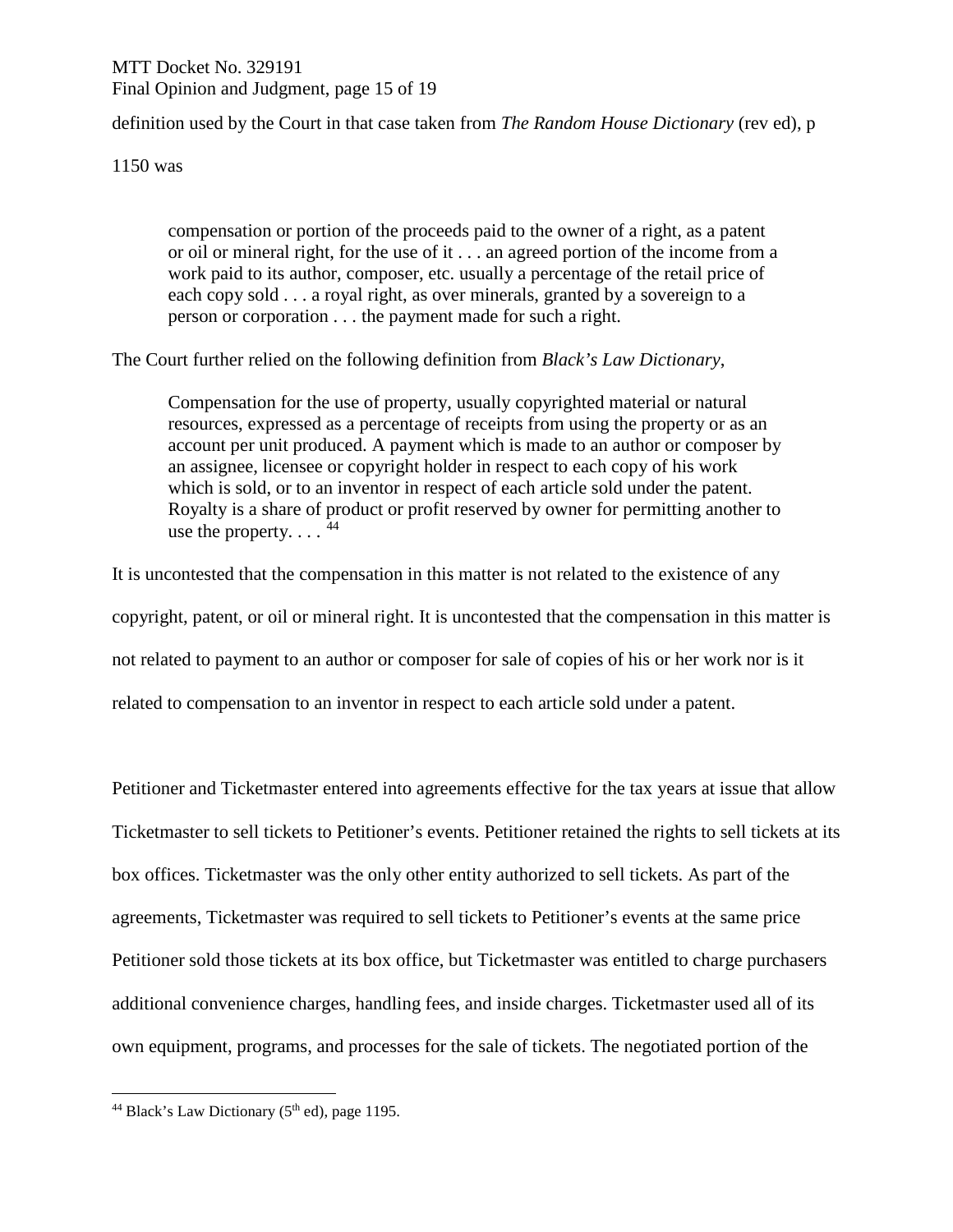## MTT Docket No. 329191 Final Opinion and Judgment, page 16 of 19

convenience fees and handling charges that Ticketmaster was required, by agreement, to pay to Petitioner was provided for in sections of each agreement labeled "Royalties" or "Royalties to PSE."

Petitioner asserted that the labeling of the payments to Petitioner as royalties in the agreement is dispositive. Therefore, Petitioner is entitled to a refund for taxes paid in 2001, 2002, and 2003 that were based upon including in its tax base those payments from Ticketmaster based upon the negotiated portion of convenience charges and handing fees labeled "Royalties" or "Royalties to PSE." The payments are, by contract, royalties, and as such should be deducted from Petitioner's tax base for single business tax purposes. Petitioner argues that the cases provided that the common definition of royalties is not exclusive and seek to include the payments made in this matter as royalties because they so name them. Petitioner further asserts that if the parties say the income is royalty income, that designation cannot be questioned but must be accepted by the Tribunal without examination or inquiry, without any analysis as to how the payments fit into any accepted category or the general definition. Petitioner supports this argument by asserting that because this specific type of payments is not excluded in any definition, the payments are royalties because Petitioner calls them royalties. This argument is not convincing and is insufficient to meet Petitioner's burden of proof. To allow Petitioner to determine that certain income is royalty income because they call it royalty income, which would provided Petitioner with significant tax advantages, would have an absurd result.

Further, the cases cited by Petitioner do not support Petitioner's conclusion. *Mourad Brothers*, *V & J Foods*, *Detroit Lions*, and *Connors and Mack* all involve true royalties paid for use of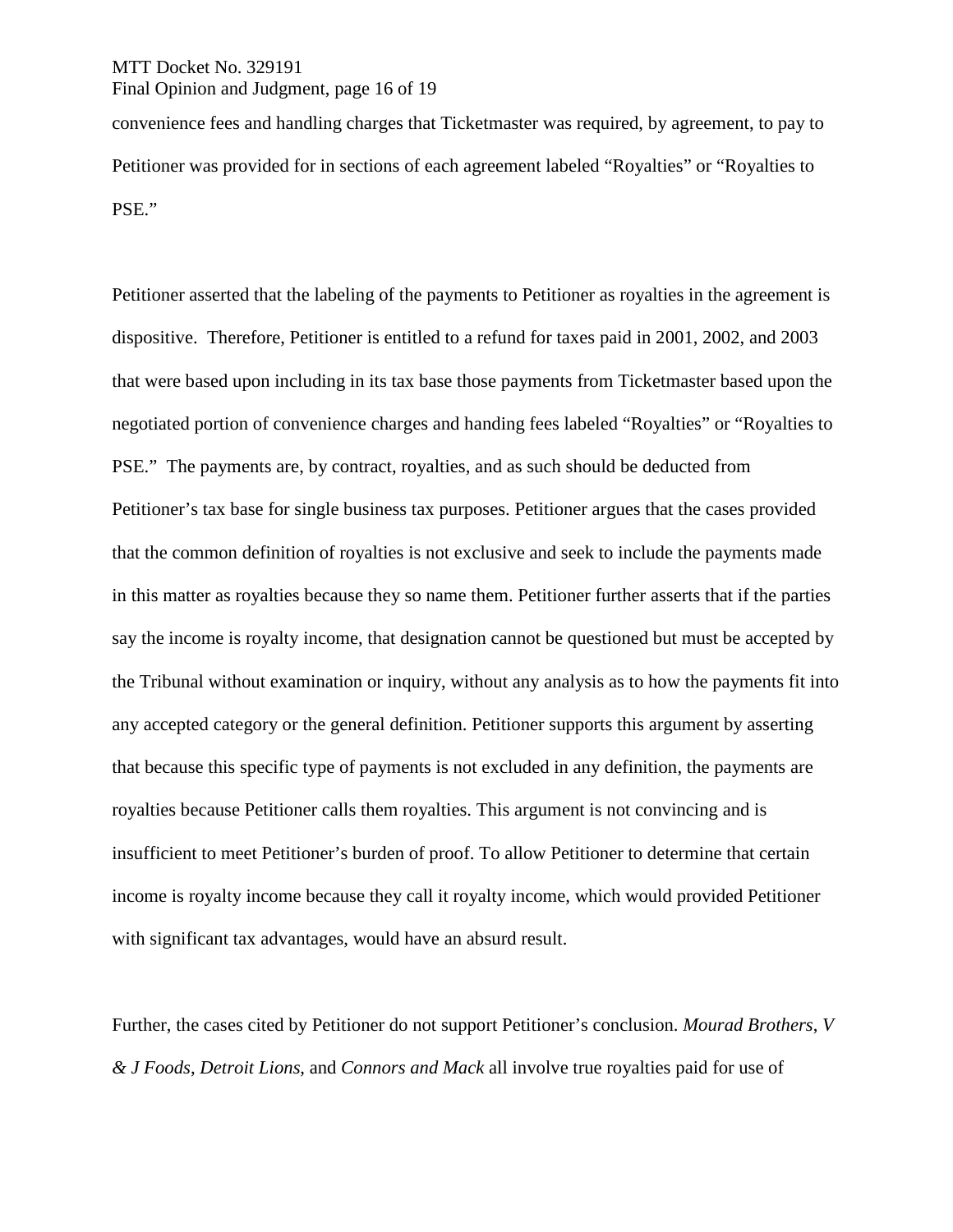MTT Docket No. 329191

Final Opinion and Judgment, page 17 of 19

trademarks, copyrighted materials, or proprietary systems. Those are not the facts in this case.

*Mobil Oil Corporation* dealt with oil and gas royalties, a very specific and limited determination. Again, not the facts here. In *Frank Lyon Co*, the Court was very clear that the multi-party nature of the transaction and that the agreement was "imbued with tax-independent considerations, and is not shaped solely by tax avoidance features that have meaningless labels attached," was critical to its decision. Here, there are only two parties involved. And, Petitioner argued just the opposite of the position in *Frank Lyon Co*. Petitioner argued that the labels are controlling, not meaningless. And, based on the testimony and evidence, the Tribunal can only conclude that the sole purpose for the amendment of Petitioner's single business tax returns for the tax years at issue was to provide Petitioner with a claim for refund. This is the exact result the Court was cautioning against.

The elements of a royalty transaction, as provided by the Court in *Michigan United Conservation Clubs v Department of Treasury*, 239 Mich App 70, 79; 608 NW2d 141 (1999), affirmed by equal division 463 Mich 995, 625 NW2d 783 (2001), are (1) a payment, (2) in the form of either a product or proceeds from the sale of the product, and (3) that the payments are made in consideration for the use of the product. And while the courts have held that the list is not exclusive, Petitioner has the burden of proof to establish that, if payments are not associated with what would customarily be considered an activity that would produce a royalty, the payments otherwise meet the Court's criteria. There is no provision in the agreements that identifies what product Ticketmaster is receiving, selling, or using to generate the proceeds from which it pays Petitioner. The agreement does not provide direction for the tax treatment of these payments and the payments are not identified as being made for the use of any product, copyright, trademark,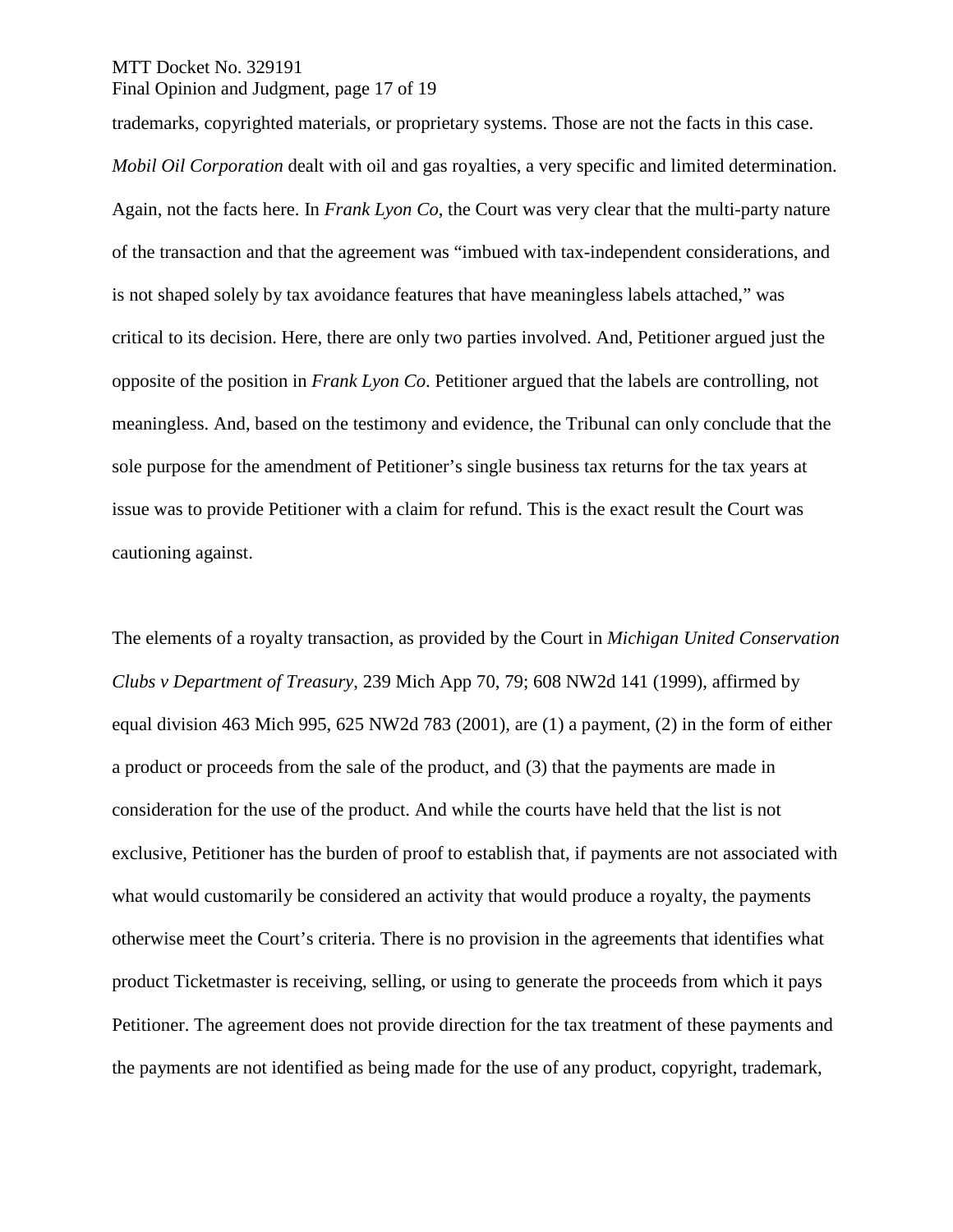### MTT Docket No. 329191 Final Opinion and Judgment, page 18 of 19

rights, or authored materials. And Petitioner offered no evidence or testimony that the transactions involved have similar or analogous characteristics.

At hearing, Petitioner asserted that the product is the exclusive right to sell tickets and that the fact that Petitioner reserves the right to sell tickets from its own facilities' box offices, without convenience charges or handling fees, is evidence that the payments from Ticketmaster are royalties. Except for these statements, Petitioner provides no case law or statutory provision to support its contention that this exclusive right to sell results in royalties paid to them or to explain how the criteria for treatment as royalties is met simply because Petitioner is able to sell tickets at its own box offices. Nor is Petitioner's assertion that this type of payment is not precluded from being treated as a royalty sufficient to include this as a product, the proceeds of the sale of which results in royalties.

Notwithstanding the Tribunal's conclusion that the payments herein claimed as royalties are not royalties, the fundamental threshold under the single business tax act to allow deduction of royalties from a taxpayer's single business tax tax base for the tax years at issue, is that the taxpayer included those royalties in federal taxable income for the same tax year. At no time, not in its petition, not in its trial brief, not in its response to Respondent's motion for summary disposition, and not in its oral argument, did Petitioner assert that the payments deducted in its amended returns as royalties were added to its federal taxable income as royalties for the tax years at issue.